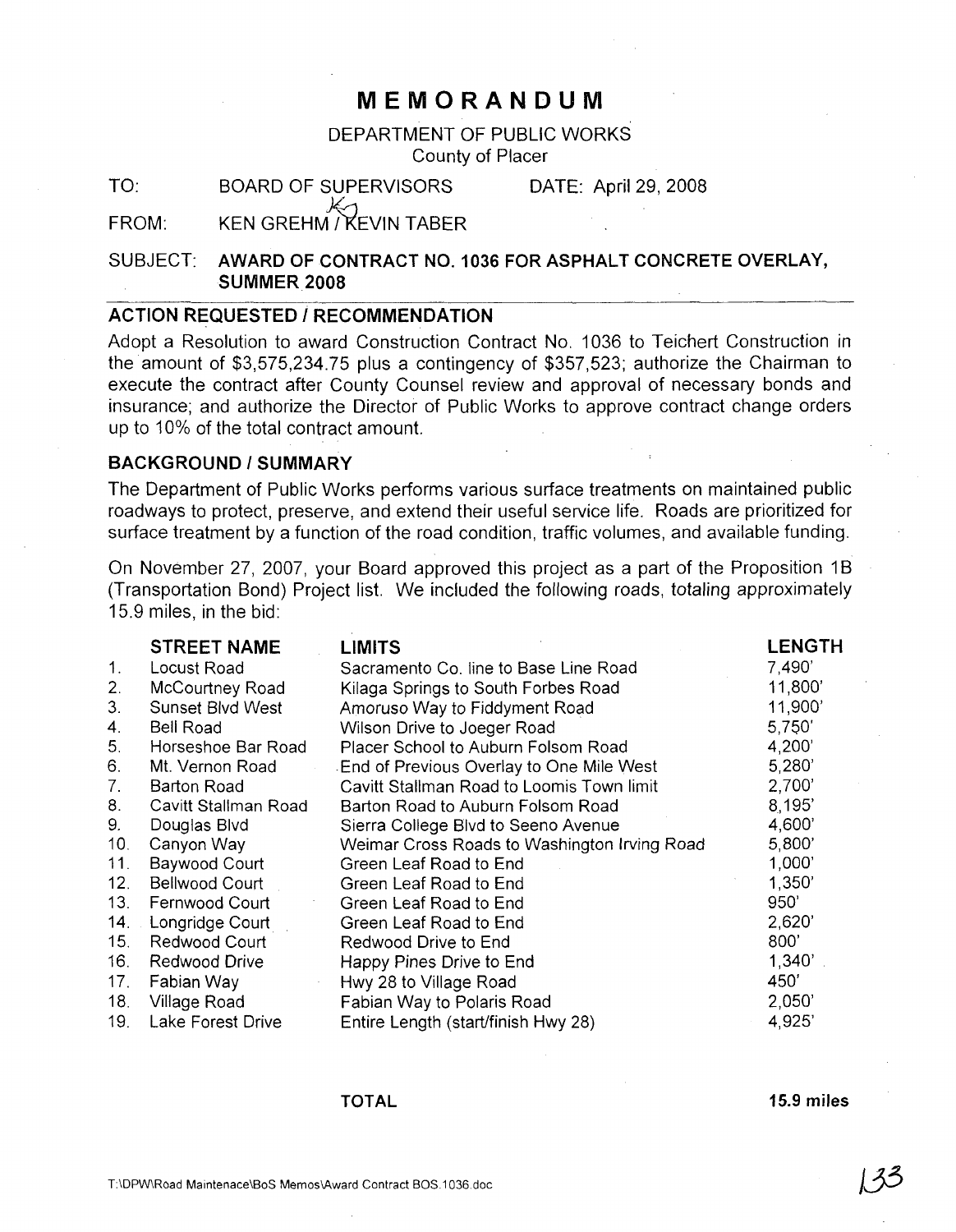Page 2 of 2

Bids were opened April 1, 2008. We received five bids. Bid Summary results, and a Plan Holders List are included for your reference. The low bidder was Teichert Construction. Their bid was \$3,575,237.75, which was 10.6% under the engineer's estimate of \$4,000,000. Attached is a memo from Procurement Services also recommending the award of the contract to Teichert Construction.

### **ENVIRONMENTAL**

This project is Categorically Exempt from the provisions of CEQA as a Class I exemption, Section 15301 (c), "Maintenance of Existing Facilities". A Notice of Exemption was filed with the County Recorders office on March 20, 2008.

#### **FISCAL IMPACT**

Your Board approved the appropriation of Proposition 1B funding for local road needs on November 27, 2007. Funding is available in the 07/08 Road Construction Budget for Project No. 2904 "AC Overlay 07/08".

Attachments: Resolution Bid Summary Results List of Plan Holders Procurement Memo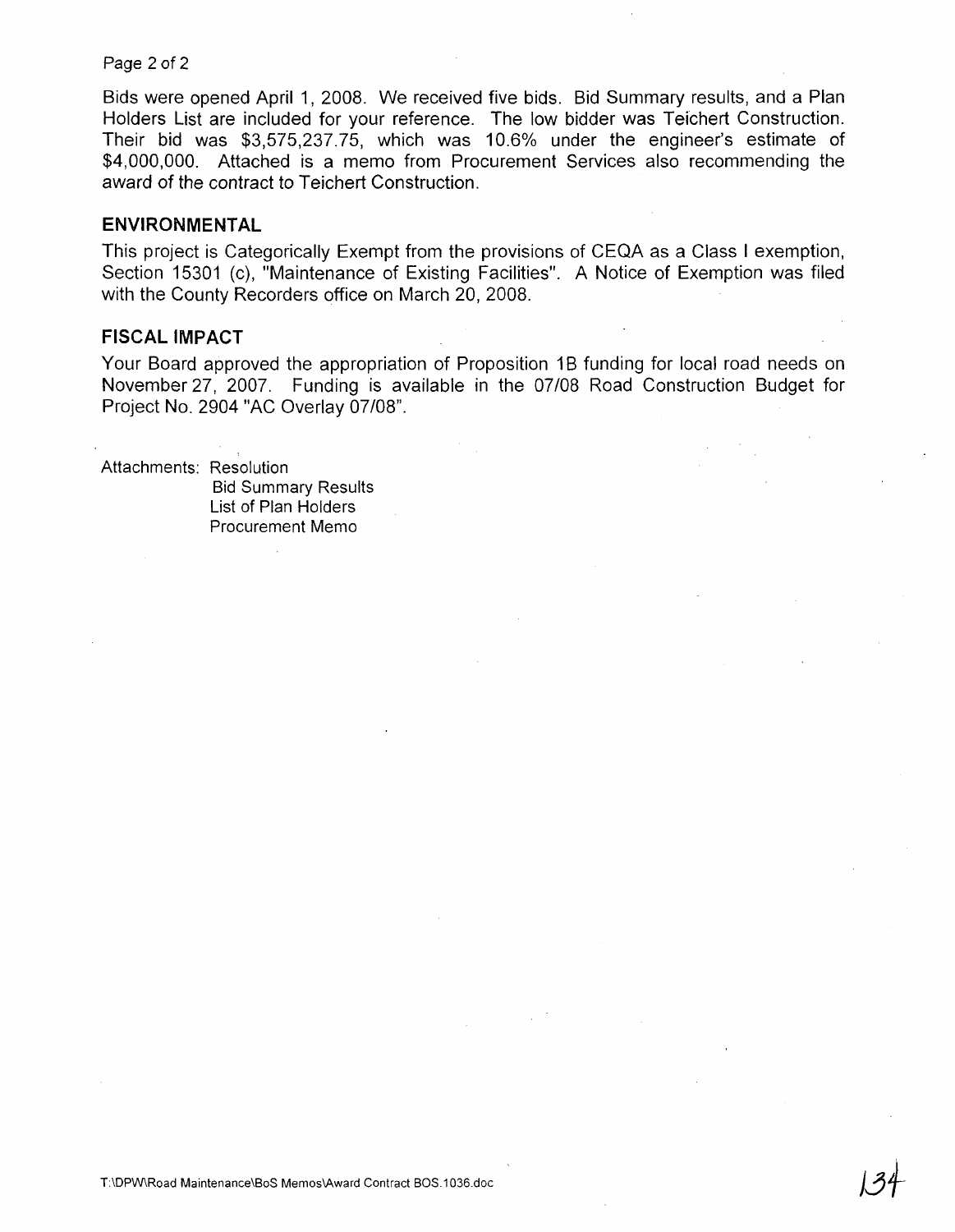# Before the Board of Supervisors County of Placer, State of California

In the matter of: A RESOLUTION AWARDING THE CONSTRUCTION CONTRACT FOR PROJECT NO. 1036, 2007/08 ASPHALT CONCRETE OVERLAY, AND AUTHORIZING THE CHAIRMAN TO EXECUTE CONTRACT ON BEHALF OF PLACER COUNTY

Resol. No: .

Ord. No: .

First Reading: .

The following RESOLUTION was duly passed by the Board of Supervisors

of the County of Placer at a regular meeting held **with the County of Placer at a regular meeting** held

by the following vote on roll call:

Ayes:

Noes:

Absent:

Signed and approved by me after its passage.

Attest: Clerk of said Board Chairman, Board of Supervisors.

BE IT HEREBY RESOLVED by the Board of Supervisors of the County of Placer, State of California, that this Board award the Asphalt Concrete Overlay Project, No. 1036 to Teichert Construction in the amount of \$3,575,234.75 plus a 10% contingency, and authorize the Chairman to execute the construction contract on behalf of the County of Placer, and authorize the Director of Public Works to approve Contract Change Orders up to 10% of the total contract amount.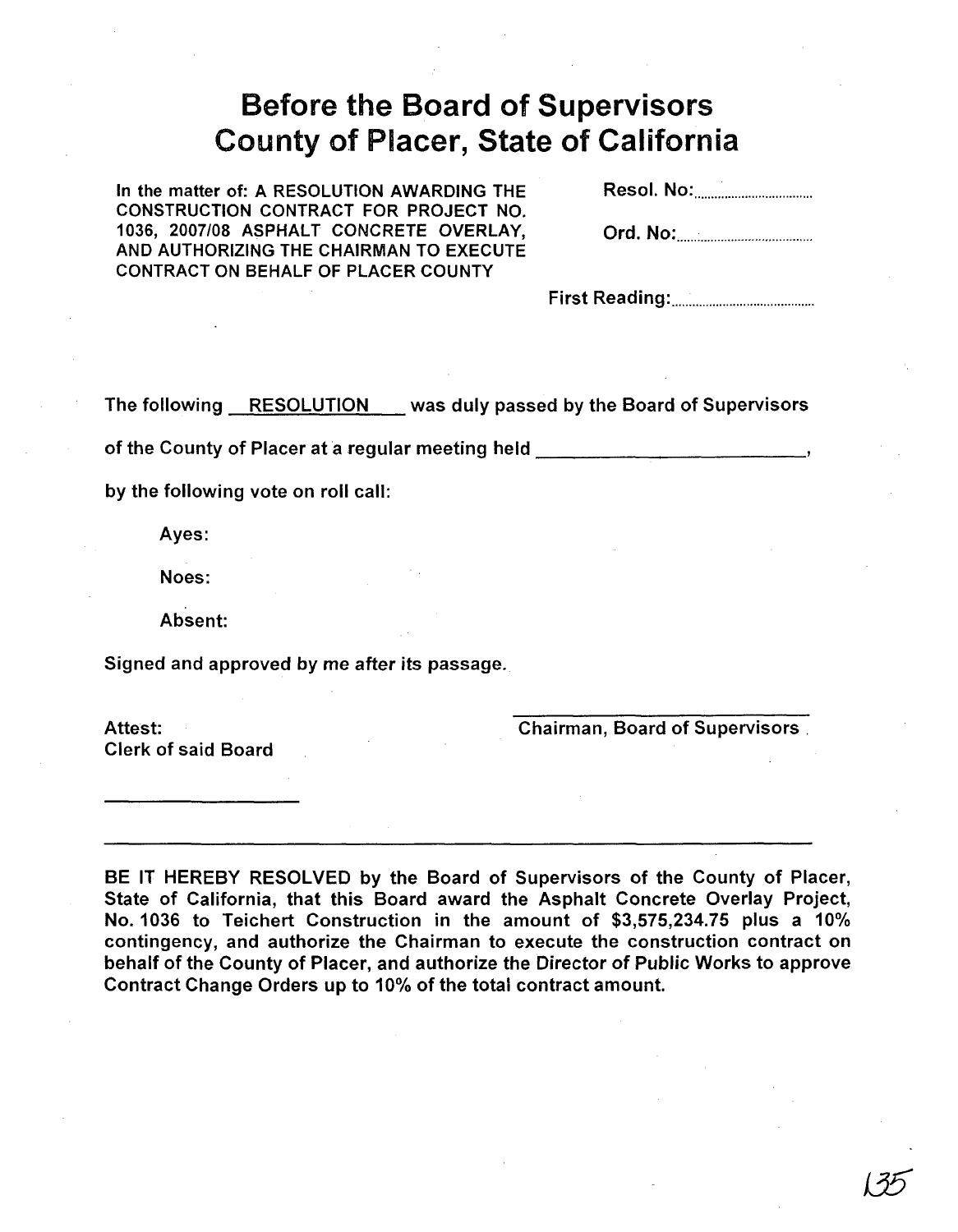# **BID SUMMARY**

## PLACER COUNTY & AC OVERLAY SUMMER 2008

# CONTRACT NO. 1036

## BID OPENING DATE: April 01. 2008

136

|              | <b>ENGINEER'S ESTIMATE</b>                      | S  | 4,000,000.00 |
|--------------|-------------------------------------------------|----|--------------|
| $\mathbf{1}$ | <b>Teichert Construction</b>                    | S  | 3,575,234.75 |
| 2.           | <b>Baldwin Contracting Company</b>              | \$ | 3,673,943.00 |
| 3.           | <b>Central Valley Engineering &amp; Asphalt</b> | \$ | 3,974,135.95 |
| $4_{\cdot}$  | <b>Granite Construction</b>                     | \$ | 3,996,996.00 |
| 5.           | McGuire & Hester                                | S  | 4,009,059.00 |

## An itemized Bid Summary is attached.

cc: Ken Grehm Kevin Taber Bob Vrooman Jim Boggan. Purchasing Manager Contract File

T:\DPW\Road Maintenance\BoS MemoslAward Contract BOS.1 036.doc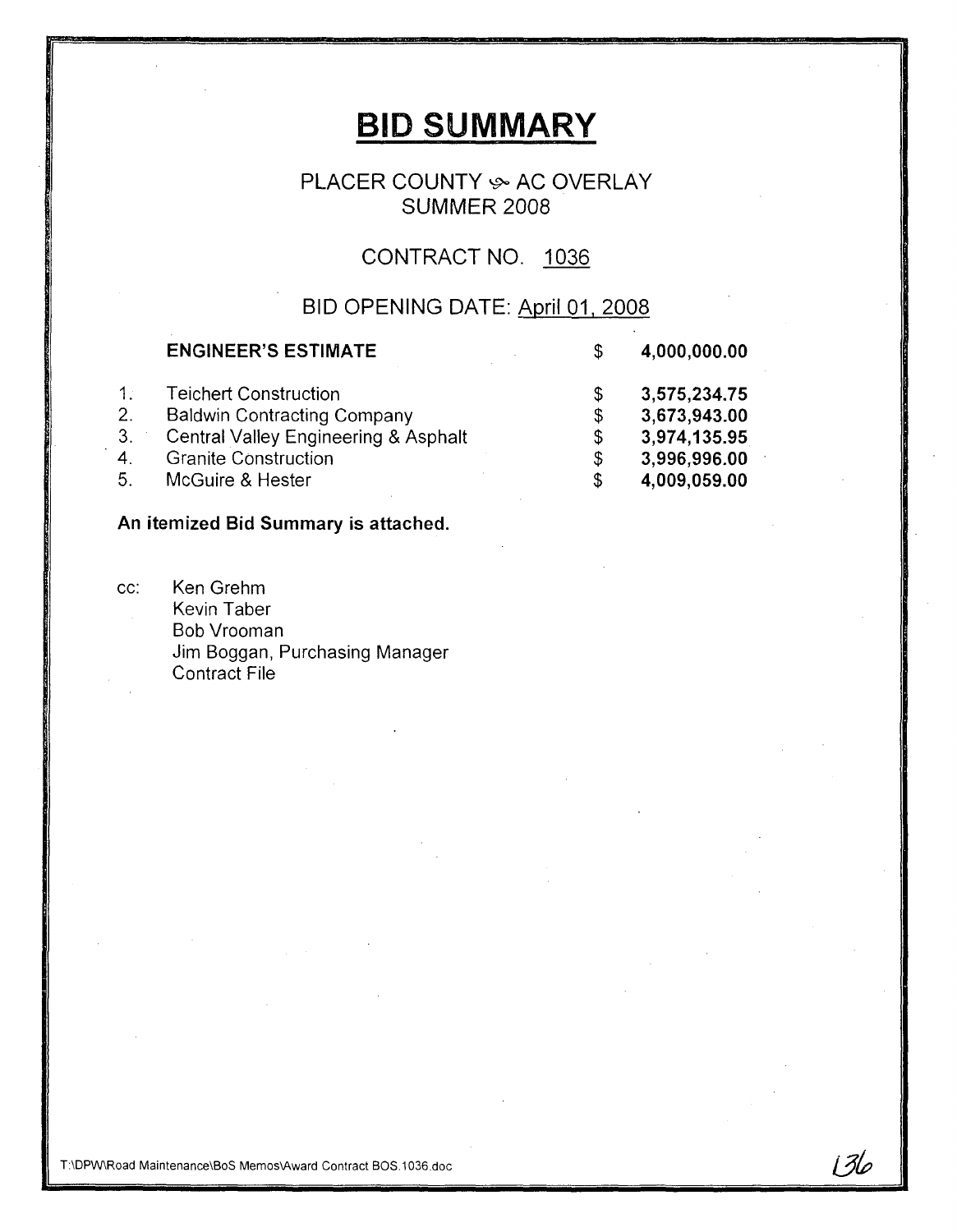# **Bid # 9195**

PLAN HOLDERS LIST Asphalt Concrete Overlay Summer 2008 Bid Opening Date: 4/1/08

#1 File Copy 530/889-7776 Placer County Procurement 2964 Richardson Drive Auburn CA 95603

#5 N/C 916f442-8991 Sacramento Builders Exchange 1331 T Street Sacramento CA 95814

#8 N/C 530/274-1919 Nevada County Contractors Assn 149 Crown Point Ct Grass Valley CA 95945

#11&12 3/18/08 9161855-4400 Granite Construction 4001 Bradshaw Rd Sacramento CA 95827

#15 3/20f08 916/791-1609 Central Valley Engrng & Asphalt 516 Kemoy Ln Roseville CA 95678

#19 3/21/08 916/925-9100 AC General Engineering 575 Display Way Sacramento CA 95838

#29 3f24/08 916/372-8910 McGuire & Hester 2700 Rice Ave West Sacramento CA 95691

Refundable No

County of Placer Project #1036

#2, #3 N/C 530/889-3953 Placer County Contractors Assn 231 Cherry Ave Ste 101 Auburn CA 95603

#6 ' N/C 916/782-4762 Sacramento Builders Exchange 1 Sierra Gate Ste 120A Roseville CA 95678

#9 N/C 916/486-7700 **SHCC** 1491 Riverpark Dr Ste 101 Sacramento CA 95815

#13 3/18/08 916/577-2047 American Engineering & Asphalt . 4175 Cincinnati Ave Rocklin CA 95765

#16&18 3/20/08 5301891·6555 Baldwin Contracting Co 4509 Sky Wav Marysville CA 95991

#27 3/21/08 9161383-5030 Anrak Corporation 5820 Mayhew Rd Sacramento CA 95827

Job Walk: None

Addenda Issued: 1

#4 N/C 916/443-1702 McGraw-Hili Construction 620 Sunbeam Ave Sacramento CA 95814

#7 N/C 530/672-2955 EI Dorado Builders Exchange 3430 Robin Ln Ste 7 Cameron Park CA 95682

#10 3/17/08 916/645-4800 Teichert Construction 440'1 Duluth Ave Roseville CA 95678

#14 3f20108 530/795-0132 Vintage Paving Co PO Box 461 Winters CA 95694

#17 3/20/08 775/358-8792 Granite Construction PO Box 2087 Sparks NV 89432

#28 3/24/08 9161381-0911 Martin Brothers Construction 20 Light Sky Ct Sacramento CA 95828